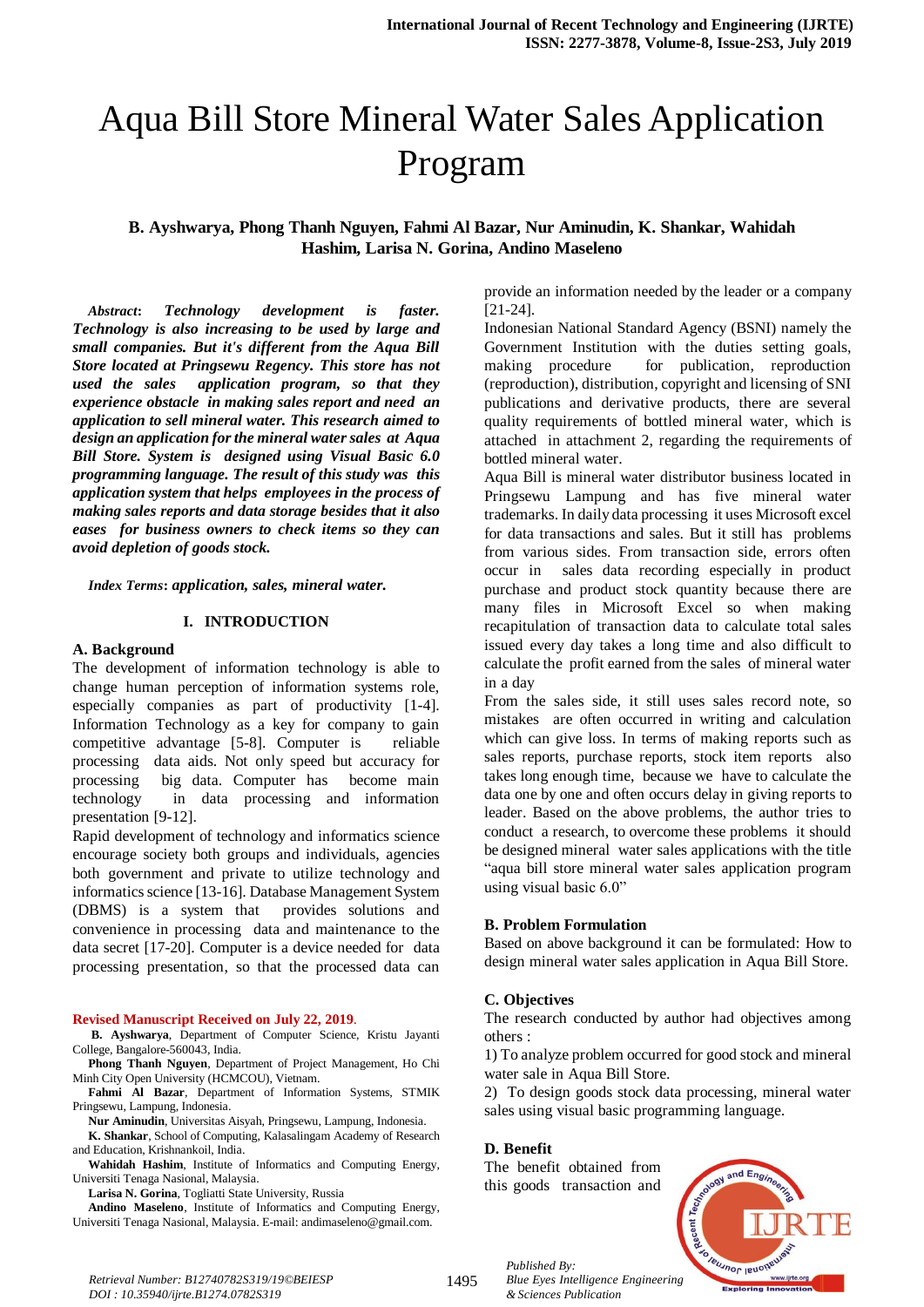sales data processing application among others :

1. Application is designed and can be used to check goods stock

2. Designed application can be used to view the transaction data in a day

### **II. THEORETICAL BASE**

### **A. Application**

Software application is a subclass of computer software that utilizes direct computer ability to conduct an expected task by user [25-28]. Application is useful component as media to process data or other activities like creating or processing document and file. Application is a software that is charge as front end in system used to proccess various data so to be useful information for its user and also for related system [29-33].

From the description above it can be concluded that the application is a subclass of computer software that utilizes computer ability directly to do a task that is wanted by user, a software which serves as a front end on a system used to manage various kinds of data so that it becomes useful information for user and also system related [34-38].

### **B. Sales**

Sales is an activity that intended to find buyers, influence, and give instructions so buyers can adjust their needs with the production offered as well entered into an agreement regarding the beneficial price to both parties.

Sales is a transaction income, namely goods or services sent to customer for a cash reward obligation to pay.

Sales is a social process within individuals and groups get what they need and want by creating, offering and freely is valuable product with other parties.

Based on the description above it can be concluded that sales is a social process within the individuals and groups get what they need and want by creating, offer and freely is valuable product with other parties

#### **C. Mineral Water**

Mineral is natural compound formed through geological processes. Mineral term including not only chemical composition ingredients but also mineral structures. Minerals included in the composition of pure element and salt with simple to very complex silicates with thousands of known forms. To make it can be classified as true mineral, the compound must be solid and has a crystal structure. This compound must be formed naturally and has certain chemical composition. The previous definition does not include such minerals compound derived from organic derivatives organic.

Mineral is an element or compound in normal condition has crystal element and formed from geological process result.

Mineral water (also called excavated water) is water that contains mineral or other dissolved ingredients that can change the taste.

## **III. RESEARCH METHOD**

### **A. Research Framework**

To assist the preparation of this research, it is necessary to arrange the framework with clear steps. This framework contains steps that will be carried out in progress issues to be discussed. As for the framework

the research work used was as follows :

1. Problem Identification

In this step author identify the problem occured in Aqua Bill Store Pringsweu and find solution needed in solving occured problem.

2. Literature Study

In this step, it was done theoretical base browsing from some books and from internet related to design, application, data processing, production, sales, to complete treasury of concept and theory, so it has base and appropriate and good knowledge.

3. Data Collection

In this step, it was done data collection by using interview method to obtain data and information related to data processing and data sales in Aqual Bill store.

4. System Development

In this step author made application using waterfall method because the application of this method is more systematic and more effective in creating information system. .

5. System Test

In this step author made application by using Visual Basic programming language.

6. Report Making

In this step, author made journal entitled aqua bill store mineral water sales application program using viusal basic. Writting journal is useful to clear up the design made by learning existing theories and designing data processing program of sales of goods at Aqua Bill Store Pringsewu.

# **B. System Development Method**

Author used waterfall model in system development step because the application was easy and systematic. As for waterfall model used.

Need analysis – System design – Implementation and Unit Test – System Test – Maintenance

# **C. Context Diagram**

Consumer (product info, price info, trademark info, product type info), (name data, address data, product type data, product mark)  $\rightarrow$  Aqua Bill Store Sales Application (sales report, purchase report, goods stock report)  $\rightarrow$ owner. Employee (login info, employee name info, password info, user info, address info) ( login data,

employee name data, password data, user data, address data)

*Published By:*

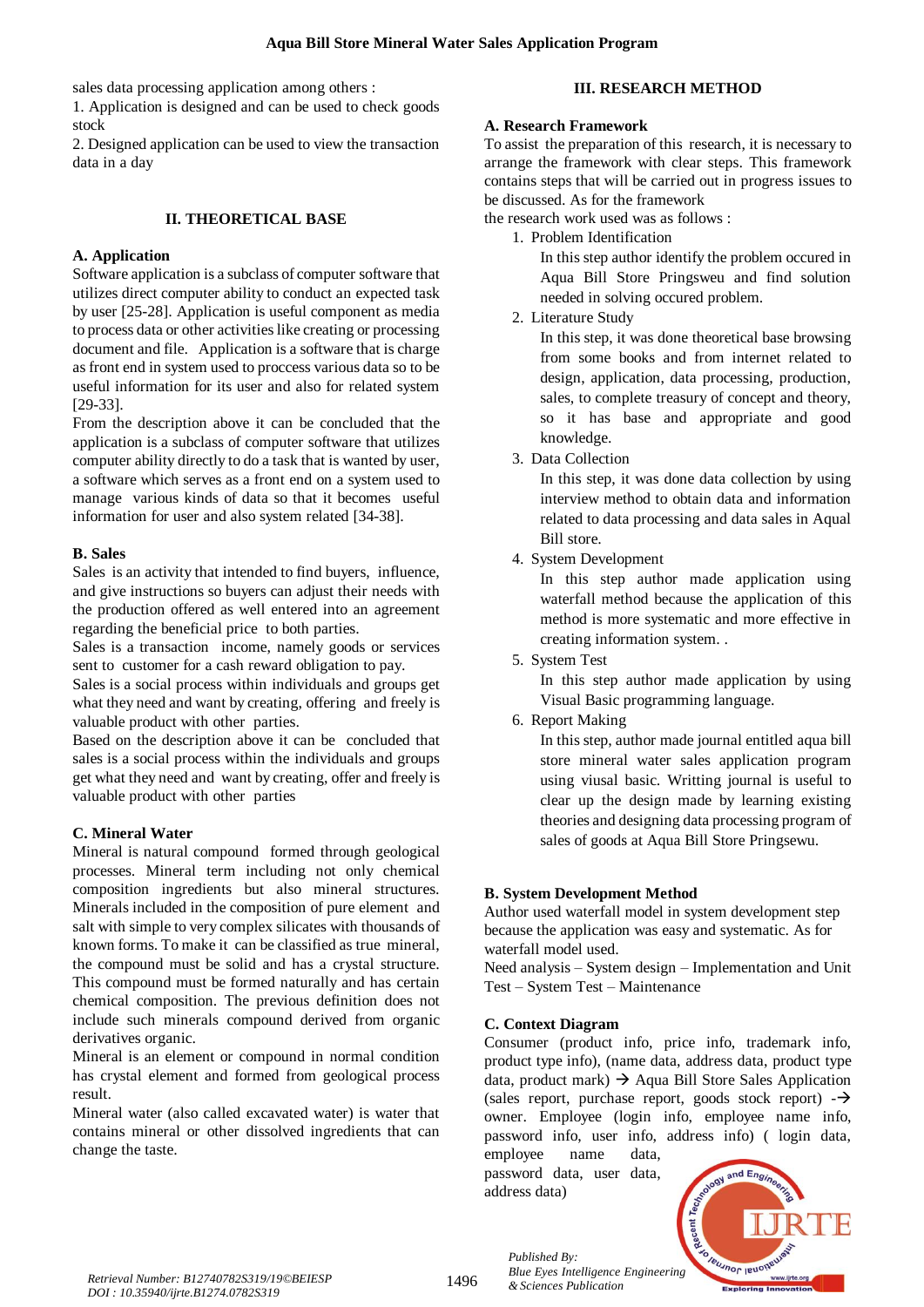# **D. Flow Data Diagram**

Owner – Login invalid – 1 login – login valid - mineral water data – input data – 2 mineral water data processing – invoice data process – input data – 3 invoice data processing – 4 data check – report – consumer – login valid.

### **E. ERD Design**

Modelling tool is used to illustrate the relation between entity occurred that contains entity components and relationship that each of them is completed by attributes representing all facts from real world.

Product (code, name, type, price, production date, total, ex date)  $\rightarrow$  (processing)  $\rightarrow$  (user)  $\rightarrow$  (type\_user) (id\_user) (password) (username) –(possesing) – consumer (id, name, address, telephone number, gender, [product\_id).

# **IV. IMPLEMENTATION**

# **A. Main Menu Display**

Figure 1 shows main menu display.



Figure 1. Main Menu Display

# **B. Goods Data Input Menu Display**

Figure 2 shows goods data input menu display.

|                |                  |                                                   |                                    |             | <b>FORM INPUT DATA BARANG</b>       |                                                              |       |           |  |  |
|----------------|------------------|---------------------------------------------------|------------------------------------|-------------|-------------------------------------|--------------------------------------------------------------|-------|-----------|--|--|
|                | Kode Barang      |                                                   |                                    | $B1 -$      |                                     |                                                              |       |           |  |  |
|                | Nama Barang      |                                                   | Gelas Plastik 240ml -              |             |                                     |                                                              |       |           |  |  |
|                | Jenis Barang     |                                                   | Botol<br>$\overline{\phantom{a}}$  |             |                                     |                                                              |       |           |  |  |
|                | Harga Barang     |                                                   |                                    |             |                                     |                                                              |       |           |  |  |
|                | Tanggal Produksi |                                                   | $2018 -$<br>1<br>Januari<br>۰<br>٠ |             |                                     |                                                              |       |           |  |  |
|                | Jumlah           |                                                   |                                    |             |                                     |                                                              |       |           |  |  |
|                | Simpan           |                                                   |                                    | Batal       |                                     |                                                              |       |           |  |  |
|                |                  |                                                   |                                    |             | Cetak Kartu Stock                   |                                                              |       |           |  |  |
|                | No Kode Barang   | Nama_Barang                                       |                                    |             |                                     | Jenis Harga Tanggal_Produksi Tanggal_Kadaluarsa Jumlah Hapus |       |           |  |  |
|                | 1 B4             | Galon 19liter                                     |                                    | Galon 40000 | 13 Desember 2017                    | 13 Januari 2018                                              | 500   | 63        |  |  |
| $\overline{2}$ | IB3              | Botol Plastik 1500ml Botol 69600 20 Desember 2017 |                                    |             |                                     | 20 Januari 2018                                              | 10000 | $\bullet$ |  |  |
| 3              | le <sub>1</sub>  | Gelas_Plastik_240ml Gelas  19200 20 Desember 2017 |                                    |             |                                     | 20 Januari 2018                                              | 10000 | $\bullet$ |  |  |
|                | 4 B2             | Botol Plastik 600ml                               |                                    |             | <b>Botol</b> 33600 20 Desember 2017 | 20 Januari 2018                                              | 10000 |           |  |  |

Figure 2. Goods Data Input Menu Display

#### **C. Customer Data Display**

Figure 3 shows customer data view.



Figure 3. Customer Data View

#### **D. Transaction Menu Display**

Figure 4 shows transaction menu display.

|                                                                                   | FORM INPUT DATA TRANSAKSI |        |              |                                    |          |       |                |   |
|-----------------------------------------------------------------------------------|---------------------------|--------|--------------|------------------------------------|----------|-------|----------------|---|
|                                                                                   | Kode Transaksi            |        |              |                                    |          |       |                |   |
|                                                                                   | Kode Barang               |        |              |                                    |          |       |                |   |
|                                                                                   | Kode Pelanggan            |        |              |                                    |          |       |                |   |
|                                                                                   | Jumlah Pembelian          |        |              |                                    |          |       |                |   |
|                                                                                   | Tanggal Transaksi         |        |              | Januari                            | $2018 -$ |       |                |   |
|                                                                                   | Harga Barang              |        |              |                                    |          |       |                |   |
|                                                                                   |                           | Simpan | <b>Batal</b> |                                    |          |       |                |   |
|                                                                                   |                           |        |              |                                    |          |       |                |   |
| No Kode_Transaks  Kode_Barang Kode_Pelanggan Jumlah_Beli Tanggal_Transaks   Harga |                           |        |              |                                    |          | Total | Kwitansi Hapus |   |
| 111                                                                               |                           | 222    | 108          | 23 Desember 2017 Ft 2000 Ft 200000 |          |       |                | ø |
| 111                                                                               |                           | 222    | 200          | 31 Desember 2017 Rp 1500 Rp 300000 |          |       |                | ø |
| 111                                                                               |                           | 222    | 300          | 01 Januari 2018 Rp 2500 Rp 750000  |          |       |                |   |

Figure 4. Transaction Menu Display

# **E. Monthly sales report page display**

Figure 5 shows monthly sales report page display.

|  |  | LAPORAN PENJUALAN PER BULAN |    |                                              |  |
|--|--|-----------------------------|----|----------------------------------------------|--|
|  |  |                             |    | Kode Barang: - Dalan dan Tahun: 1 2018 Dalaw |  |
|  |  |                             |    |                                              |  |
|  |  | 222                         | 26 | 23 Desember 2017 [Rp. 2500 [Rp. 65000        |  |

Figure 5. Monthly sales report page display



*Published By: Blue Eyes Intelligence Engineering & Sciences Publication*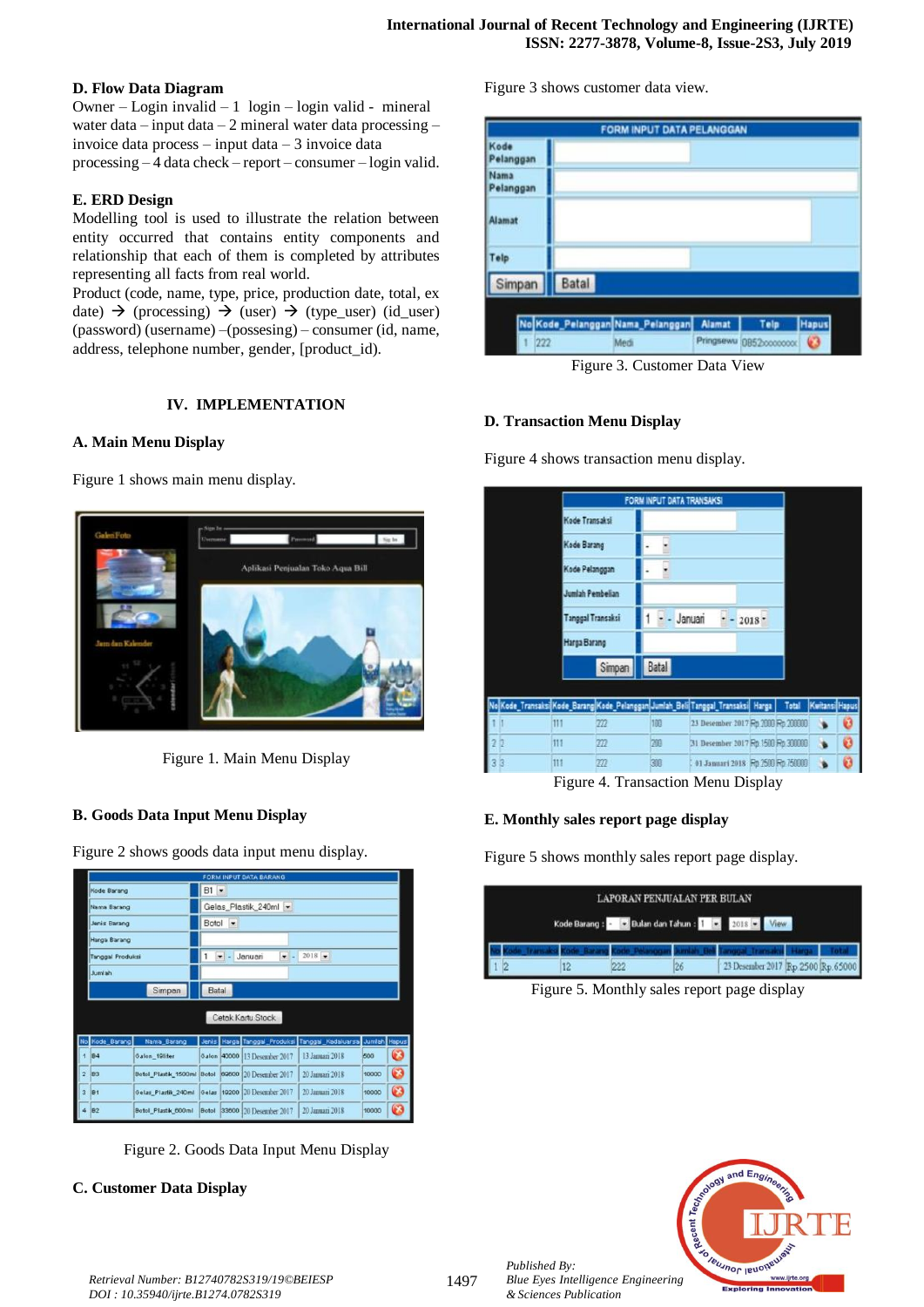# **F. Payment Receipt Display**

Figure 6 shows monthly sales report page display.

|                          |                                           | <b>KWITANSI PENJUALAN</b><br><b>TOKO AQUA BILL</b> |                                                                      |                                 |  |  |  |
|--------------------------|-------------------------------------------|----------------------------------------------------|----------------------------------------------------------------------|---------------------------------|--|--|--|
|                          |                                           |                                                    | Jln. Desa Sukarame Kel. Muara Siban Kec. Dempo Utara Kota Pagaralam. |                                 |  |  |  |
| <b>Tanggal Transaksi</b> | ۰                                         | 01 Januari 2018                                    |                                                                      |                                 |  |  |  |
| Kode Transaksi           |                                           | 1                                                  |                                                                      |                                 |  |  |  |
| Nama Pelanggan           | Medi<br>÷<br>Pringsewu Telp. 0852xxxxxxxx |                                                    |                                                                      |                                 |  |  |  |
| Alamat                   |                                           |                                                    |                                                                      |                                 |  |  |  |
| <b>Kode Barang</b>       | <b>Nama Barang</b>                        | <b>Jumlah</b>                                      | <b>Harga Satuan</b>                                                  | <b>Total Harga (Rp)</b>         |  |  |  |
| 111                      |                                           | 100                                                | Rp. 2000,-                                                           | Rp. 200000,-                    |  |  |  |
|                          |                                           |                                                    |                                                                      | <b>TOTAL BAYAR Rp. 200000,-</b> |  |  |  |
| Penerima                 |                                           |                                                    |                                                                      | Kasir                           |  |  |  |
| (                        |                                           |                                                    |                                                                      | (                               |  |  |  |

Figure 6. Sales Receipt

### **V. CONCLUSION**

Designed application can help Aqua Bill store in checking goods and accelerate in making monthly report. The thing expected in the future is this application can be further developed with larger and wider data processing, so this application really can be used as data producer and more accurate and fast information.

#### **REFERENCES**

- [1]. Adela, H., Jasmi, K.A., Basiron, B., Huda, M., Maseleno, A., Selection of dancer member using simple additive weighting, International Journal of Engineering  $\&$ Technology (UAE), Vol. 7, No. 3, 2018, pp. 1096-1107.
- [2]. Muslihudin, M., Latif, A., Ipnuwati, S., Wati, R., Maseleno, A., A solution to competency test expertise of engineering motorcycles using simple additive weighting approach, Int J. Pure Appl. Math, Vol. 118, No. 7, 2018, pp. 261-267.
- [3]. Kamenez, N.V., Vaganova, O.I., Smirnova, Z.V., Bulayeva, M.N., Kuznetsova, E.A., Maseleno, A., Experience of the use of electronic training in the educational process of the Russian higher educational institution, International Journal of Engineering and Technology(UAE), Vol. 7, No. 4, pp. 4085-4089, 2018.
- [4]. Vaganova, O.I., Kamenez, N.V., Sergeevna, V.I., Vovk, E.V., Smirnova, Z.V., Maseleno, A., Possibilities of information technologies to increase quality of educational services in Russia, International Journal of Engineering and Technology(UAE), Vol. 7, No. 4, pp.  $4096-4102$ , 2018.
- [5]. Vaganova, O.I., Zanfir, L.N., Smirnova, Z.V., Chelnokova, E.A., Kaznacheeva, S.N., Maseleno, A., On the linguistic training of future teachers of unlike specialties under the conditions of Russian professional education, International Journal of Engineering and Technology(UAE), Vol. 7, No. 4, pp.  $4090-4095$ ,  $2018$ .
- [6]. Aminin, S., Dacholfany, M.I., Mujib, A., Huda, M., Nasir, B.M., Maseleno, A., Sundari, E., Masrur, M., Design of library application system, International Journal of Engineering and Technology (UAE), Vol. 7, No. 2.27, 2018, pp. 199-204.
- [7]. Smirnova, Z.V., Zanfir, L.N., Vaganova, O.I., Bystrova, N.V., Frolova, N.V., Maseleno, A., WorldSkills as means of improving quality of pedagogical staff training, International Journal of Engineering and Technology(UAE), Vol. 7, No. 4, pp. 4103-4108, 2018.
- [8]. Aminudin, N., Huda, M., Kilani, A., Embong, W.H.W., Mohamed, A.M., Basiron, B., Ihwani, S.S., Noor, S.S.M., Jasmi, K.A., Higher education selection using simple additive weighting, International Journal of Engineering and Technology (UAE), Vol. 7, No. 2.27, 2018, pp. 211-217.
- [9]. Maseleno, A., Huda, M., Jasmi, K.A., Basiron, B., Mustari, I., Don, A.G., and Ahmad, R. Hau-Kashyap approach for student's level of expertise. Egyptian *Informatics Journal*, 2019.
- [10]. Maseleno, A., Tang, A.Y.C., Mahmoud, M.A., Othman, M., Shankar, K., Big Data and E-Learning in Education, International Journal of Computer Science and Network Security, Vol. 18, No. 5, pp. 171-174.
- [11]. Amin, M.M., Sutrisman, A., Stiawan, D., Maseleno, A., Design Restful WebService of National Population Database for supporting E-health interoperability service,<br>Journal of Theoretical and Applied Information Journal of Theoretical and Applied Information Technology, vol. 96, issue 15, 2018.
- [12]. Maseleno, A., Tang, A. Y., Mahmoud, M. A., Othman, M., Negoro, S. Y., Boukri, S., ... & Muslihudin, M. The Application of Decision Support System by Using Fuzzy Saw Method in Determining the Feasibility of Electrical Installations in Customer's House. International Journal of Pure and Applied Mathematics, 119(16).
- [13]. Maseleno, A., Tang, A.Y.C., Mahmoud, M.A., Othman, M., Negoro, Y.S., Boukri, S., Shankar, K., Abadi, S. Muslihudin, M., The Application of Decision Support System by using Fuzzy SAW Method in Determining the Feasibility of Electrical Installations in Customer's House, International Journal of Pure and Applied Mathematics, Vol. 119, No. 16, 2018, pp. 4277-4286.
- [14]. Ristiani, Pardimin, Teh, K.S.M., Fauzi, A., Hananto, A.L., Huda, M., Muslihudin, M., Shankar, K., Maseleno, A., Decision Support System Model for Selection of Best Formula Milk for toddlers using Fuzzy Multiple Attribute Decision Making, Journal of Advanced Research in Dynamical and Control Systems, Vol. 10, 02-Special  $I_{\text{ssue}}$ , 2018.
- [15]. Sugiyarti, E., Jasmi, K.A., Basiron, B., Huda, M. Shankar, K., Maseleno, A., Decision support system of scholarship grantee selection using data mining, International Journal of Pure and Applied Mathematics, Vol. 119, No. 15, 2018, pp. 2239-2249.
- [16]. Oktafianto, Akbar, M.R.A., Fitrian, Y., Zulkifli, Sodikin, Wulandari, Maseleno, A., Dismisall working relationship using Analytical Hierarchy Process Method, Int. J. Pure Appl. Math, Vol. 118, No. 7, 2018, pp. 177-183.
- [17]. Susilowati, T., Anggraeni, E.Y., Fauzi, Andewi, W., Handayi, Y., Maseleno, A., Using profile matching method to employess position movement, International Journal of Pure and Applied Mathematics, Vol. 118, No. 7, 2018, pp. 415-422.
- [18]. Aminudin, N., Sundari, E., Shankar, K., Deepalakshmi, P., Irviani, R., Fauzi, Maseleno, A., Weighted product and its application to measure employee performance, International Journal of Engineering  $\&$  Technology (UAE), Vol. 7, No. 2.26, 2018, pp. 102-108.
- [19]. Abadi, S. Huda, M., Basiron, B, Ihwani, S.S., Jasmi, K.A., Hehsan, A., Safar, J., Mohamed, A.K., Embong, W.H.W., Mohamad, A.M., Noor, S.S.M., Novita, D., Maseleno, A., Irviani, R., Idris, M., Muslihudin, M., Implementation of Fuzzy Analytical Hierarchy Process on Notebook Selection, International Journal of Engineering and Technology (UAE), Vol. 7, No.  $2.26$ ,  $2018$ , pp. 102-108.
- [20]. Anggraeni, E.Y., Huda, M., Maseleno, A., Safar, J., Jasmi, K.A., Mohamed, A.K., Hehsan, A., Basiron, B., Ihwani, S.S., Embong, W.H.W., Mohamad, A.M., Noor, S.S.M., Fauzi, A.N., Wijaya, D.A., Poverty Level Grouping using SAW Method, International Journal of Engineering and Technology (UAE), Vol. 7, No. 2.27, 2018, pp. 218-224.
- [21]. Sivaram.M, Yuvaraj.D, Amin Salih Mohammed, Porkodi.V "Estimating the Secret Message in the Digital Image" International Journal of and Engin Computer Applications, 181(36):26-28, January 2019.



*Retrieval Number: B12740782S319/19©BEIESP 1498 Blue Eyes metagence Retrieval Number: B12740782S319/19©BEIESP DOI : 10.35940/ijrte.B1274.0782S319*

*Published By: Blue Eyes Intelligence Engineering*